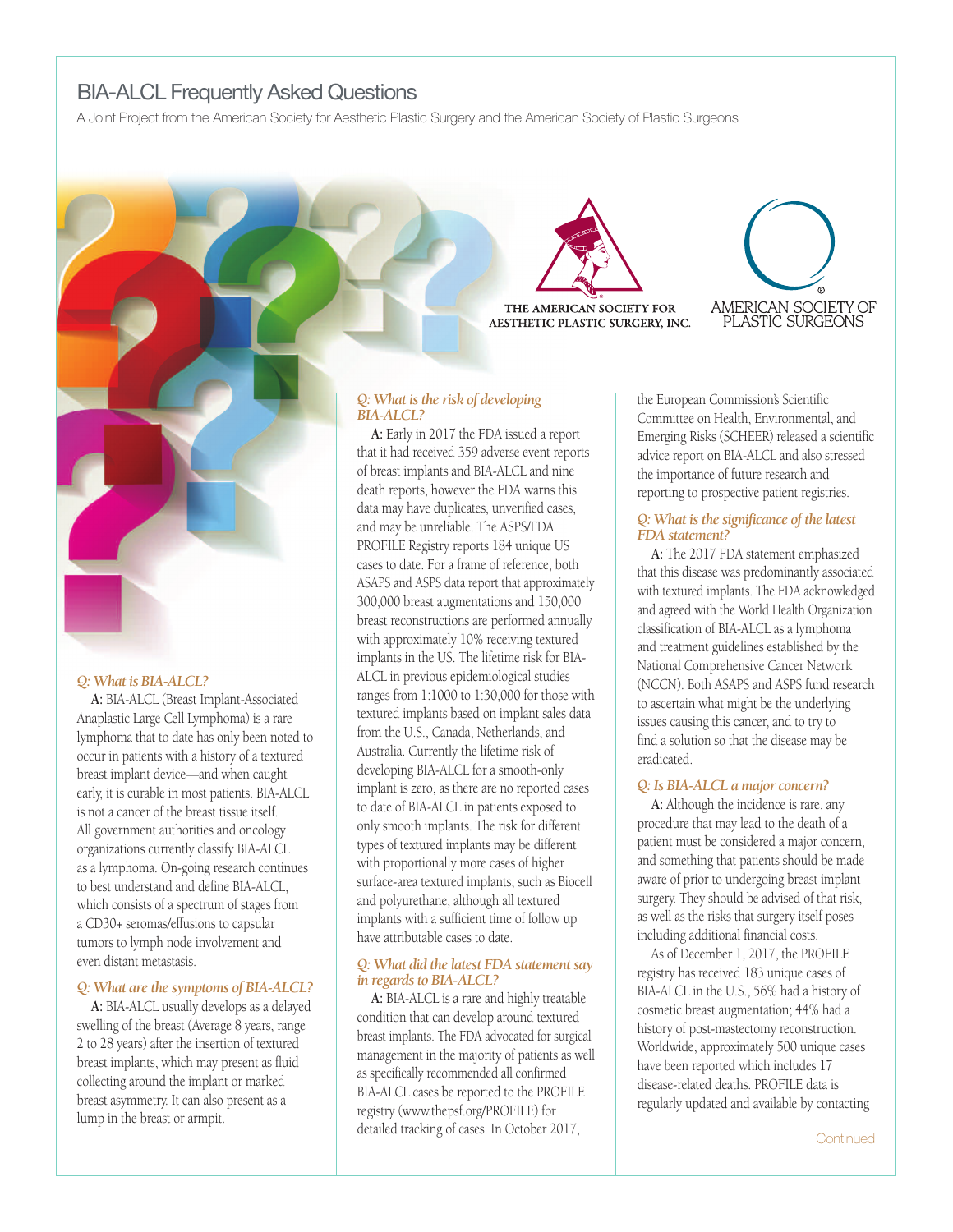# BIA-ALCL Frequently Asked Questions

Continued

www.thepsf.org/PROFILE for additional data and information. ASAPS and ASPS continue to work on patient education tools that will help breast implant patients put this disease in perspective. In simple terms, the relative risk of capsular contracture versus BIA-ALCL is approximately 100–3000 times higher for a given patient. Patients often desire more tangible terms for patient education on BIA-ALCL, and consultation talking points can be found in a July 2017 *Micromort Analysis,* although these data are in constant evolution as more information is gathered Although the risk is small, patient safety is the primary focus of our societies, and we strive to educate and inform our members and the public about the symptoms and any risk of BIA-ALCL.

#### *Q:Can you explain the differencesin implant texture andwhat role that factor playsin the research?*

**A:** Although it is rare, BIA-ALCL appears to currently develop exclusively in women with textured implants. To date there has not been a confirmed case of BIA-ALCL in a patient with only smooth implants. Proposed theories of the primary potentiator of BIA-ALCL include textured implant particulate, mechanical friction, and/or bacteria/biofilm. Of the 183 unique reported cases of BIA-ALCL to PROFILE as well as world reported cases, silicone and saline fill implants and reconstructive versus cosmetic patients are evenly represented.

## *Q: Howdoesthisimpact thosewith breast implants?*

**A:** ASAPS and ASPS advocate following the FDA recommendation that all women, including those with breast implants follow their normal routine in medical care and follow up, including mammography when appropriate and should immediately contact their physician if they sense any abnormalities within the breast or notice any significant changes. There is no recommended screening for asymptomatic patients. Suspicious fluid collections after one year of implantation should be aspirated and tested for CD30 immunohistochemistry. The FDA recommends all confirmed BIA-ALCL cases be reported to the PROFILE registry. (www.thepsf.org/ PROFILE)

## *Q: What about those considering breast implants?*

**A:** Physicians should include BIA-ALCL in breast implant patient education materials and informed consent so that patients can determine the right procedure for them. Furthermore, breast implants remain among the most studied medical devices available and the incidence of BIA-ALCL is low.

# *Q: Howis BIA-ALCL treated andwhat isthe prognosis?*

**A:** Diagnosis and treatment follow standardized guidelines established by the National Comprehensive Cancer Network (NCCN). (Algorithm available on ASAPS and ASPS website). Current recommendations for the treatment of BIA-ALCL call for bilateral capsulectomy and removal of the breast implants. All cases of BIA-ALCL with disease confined to the capsule that have been diagnosed and treated with total capsulectomy have been cured to date. In the 16 known deaths from the disease, all patients either received chemotherapy/XRT alone, died of the treatment itself, had incomplete resection/partial capsule removal, or distant metastasis. The majority of early stage patients treated with total capsulectomy require no additional treatment. Chemotherapy is required for unresectable disease and lymph node and organ metastasis.

#### *Q:Are some patients at greater risk than others?*

**A:** It is not possible to predict who will develop BIA-ALCL. It has occurred in women who have a history of textured breast devices for both cosmetic and reconstructive purposes and has occurred in women with both saline and silicone implants. The following are the current risk factors for BIA-ALCL based on published data and research:

- **1. Device.** Textured surface devices. There have been no reported pure smooth-walled device cases at this time.
- **2. Genetics.** There has been one published report that there may be a genetic predisposition (germ line mutations in JAK1 and STAT3 genes). Further investigation is required.
- **3. Inflammation.** Chronic inflammation either triggered by bacteria or another factor, has been implicated.

**4. Time.** BIA-ALCL mean presentation is 8–9 years post-operative.

# *Q: Should healthy patients have their implants removed prophylactically?*

**A:** The FDA does not suggest additional screening or prophylactic removal of implants for asymptomatic women.

## *Q: Shouldwomenwith breast implants be screened for BIA-ALCL?*

**A:** The FDA recommends that asymptomatic women without breast changes do not require more than routine follow-up. If a patient experiences a change in her breasts—especially if there is swelling or a lump—she should undergo examination and appropriate imaging, including ultrasound and fine needle aspiration of any peri-implant fluid.

# *Q: What causes BIA-ALCL?*

**A:** ASPS, ASERF, and the FDA are working proactively to study BIA-ALCL. Bacteriologic contamination, long-term allergic inflammation, implant texturing, and genetic factors have been theorized and are undergoing further study. Research is ongoing and cases are being monitored. Genetic predisposition may play a role. Concentrations of reported cases vary widely across the globe, with some geographic areas reporting very few cases. Ongoing data collection worldwide will help to determine any genetic propensities for this disease.

## *Q: Doesthe FDArecommend against the use of textured implants?*

**A:** The FDA affirms that all breast implants carry a reasonable assurance of safety and efficacy. The best practice is always for the physician to discuss with each patient the known risks and potential complications associated with any procedure. It is important for the patient and her doctor to frankly discuss all options available, and the risks involved including BIA-ALCL, capsular contracture, implant malposition, and rates of reoperation. The plastic surgeon must provide a frank and transparent discussion regarding the benefits and risks of implants, both smooth and textured. The patient must then make an informed decision, based upon her own assessment of her needs and the risks involved. It is critical that the patient makes a